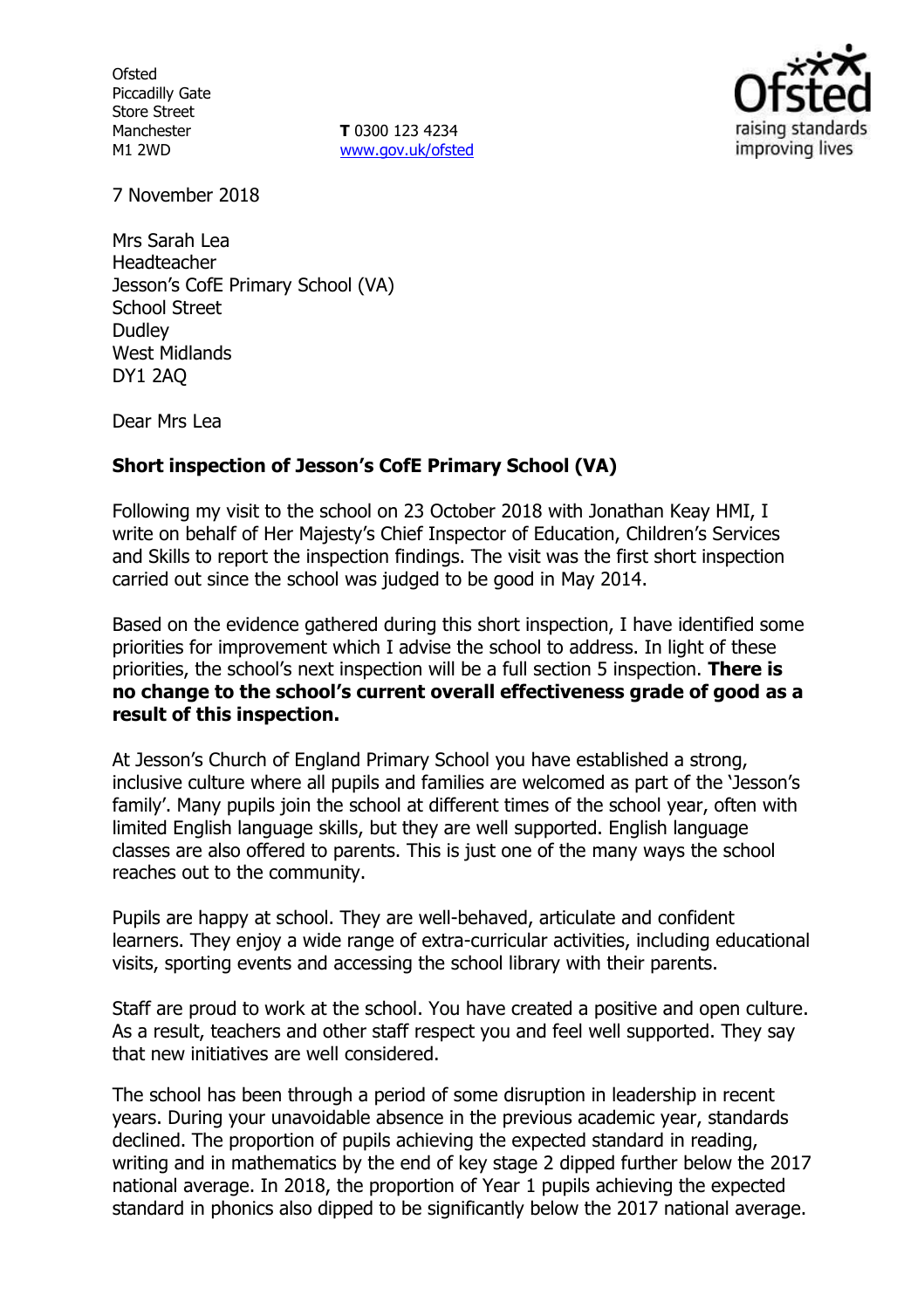

This was because leaders were slow to identify and address weaknesses in teaching and assessment. Disadvantaged pupils and boys did not achieve as well as their peers.

As a result of the declining outcomes in 2018, you have put in place robust plans to strengthen teaching, learning and assessment. For example, you wasted no time in putting in place strategies to address the identified weaknesses in key stage 1. You have restructured the leadership team and appointed a new phonics leader. This is beginning to have an impact. However, there is more work to be done to ensure that reading books match the sounds pupils are learning and that teachers use consistent language in their teaching.

Governors have recently undertaken a skills audit and reorganised their structure. They are well informed about the strengths and weaknesses of the school and are beginning to hold leaders to account more rigorously through regular monitoring. The governing body has struggled to fill a number of vacancies.

Leaders have effectively addressed the areas for development from the previous inspection. The quality of writing across the school has improved. There is now a stronger link between reading and writing, and an increased focus on developing pupils' vocabulary. Pupils are encouraged to record and remember interesting words in their vocabulary books. However, this is not done in isolation. The curriculum supports pupils to learn and understand unfamiliar words in the context of a range of subjects. Teachers now expect the same high standards of writing across the curriculum. You have introduced a new systematic scheme for the teaching of handwriting. Inspectors saw evidence of improvements in pupils' handwriting across the school. Teachers have implemented these new approaches consistently. However, there is scope for teachers to adapt their plans for teaching reading and writing to meet the needs of more confident and fluent readers and writers.

You have also ensured that the proportion of pupils achieving at the higher standard has increased since the last inspection, for example in reading at key stage 2 and in reading and mathematics at key stage 1.

There are plans in place for further opportunities for staff to share good practice, as recommended at the last inspection. However, these are not yet fully embedded.

### **Safeguarding is effective.**

The leadership team has ensured that all safeguarding arrangements are fit for purpose. Leaders escalate their concerns with the local authority when appropriate and follow up on referrals rigorously. Staff keep suitable records arranged chronologically and meet regularly to discuss vulnerable pupils.

Leaders ensure that staff receive regular updates and training on changes to statutory guidance. Staff are aware of the signs of abuse and know to whom to report concerns. Staff and parents are confident that children are safe in school.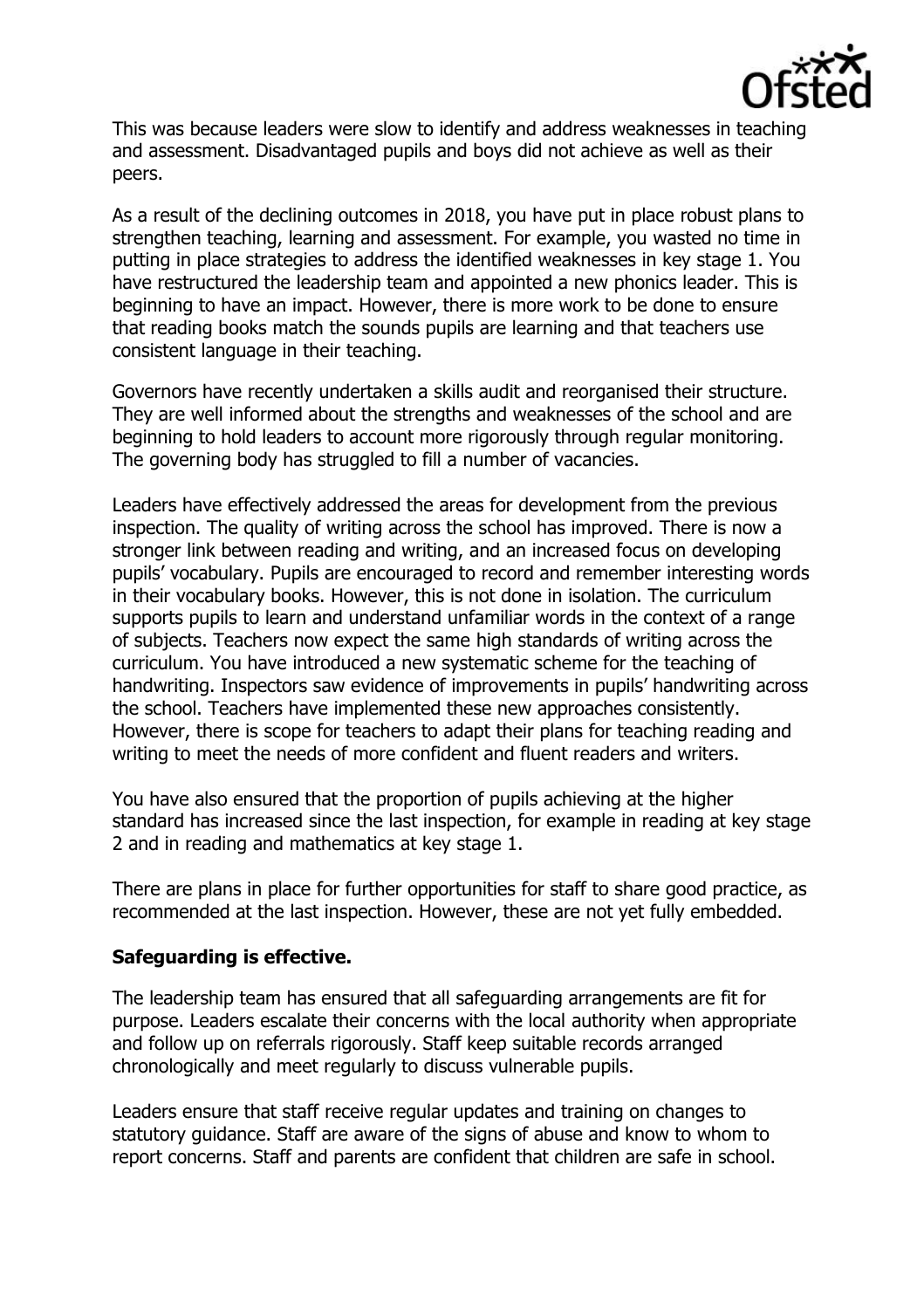

# **Inspection findings**

- Attendance is now in line with the national average and the proportion of pupils who have above-average absence has reduced. Staff follow up any absences rigorously to check that pupils are safe when they are not in school. They take appropriate action to address any concerns, for example by involving external agencies. Leaders challenge any weak attendance. Pupils receive rewards for good attendance, which are celebrated and shared in assemblies.
- $\blacksquare$  Fixed-term exclusions, which have been above the national average in the past, are now in line with the national average. The school works hard to support pupils who have any social or emotional needs, including working with families.
- Following the dip in 2018 phonics outcomes, you acted swiftly to identify the causes and put in place appropriate actions to ensure outcomes improve. You have deployed teachers to make the best use of their expertise and appointed a new early years leader. You have engaged support from an external consultant to help staff to improve their practice. As a result, the early years environment is a vibrant place with engaging learning activities. There is a systematic approach to the teaching of phonics. Teachers structure phonics sessions well and check pupils' learning regularly to identify any gaps in their understanding. However, they do not always use the same words to describe letters and the sounds they make in their teaching. Teachers do not record consistently how often they listen to pupils read. The books that pupils read do not always match the sounds pupils are learning.
- There is now a structured approach to the teaching of reading across the school. In group reading sessions, older pupils read confidently and fluently. They discuss their reading in a mature way and demonstrate well-developed skills of comprehension and inference. Teachers and other adults provide effective support to pupils to develop their skills.
- $\blacksquare$  In 2018, a very low proportion of disadvantaged pupils achieved the expected standard by the end of key stage 2 in reading, writing and mathematics, and progress declined. Leaders have not ensured that the spending of the pupil premium funding from previous years has been effectively evaluated. As a result, the plans for future spending are not based securely on evidence of what works well.
- Since your return, you have restructured the senior leadership team, tightened up monitoring procedures and strengthened performance management processes. Middle leaders are now more fully involved in monitoring the quality of teaching and learning in their areas of responsibility. They support teachers to improve, and report to senior leaders and governors on the impact of their work. Together with the strengthened leadership team, you have identified appropriate actions to address the weaknesses apparent from the provisional information about outcomes in 2018. However, more time is needed for these actions to show evidence of impact.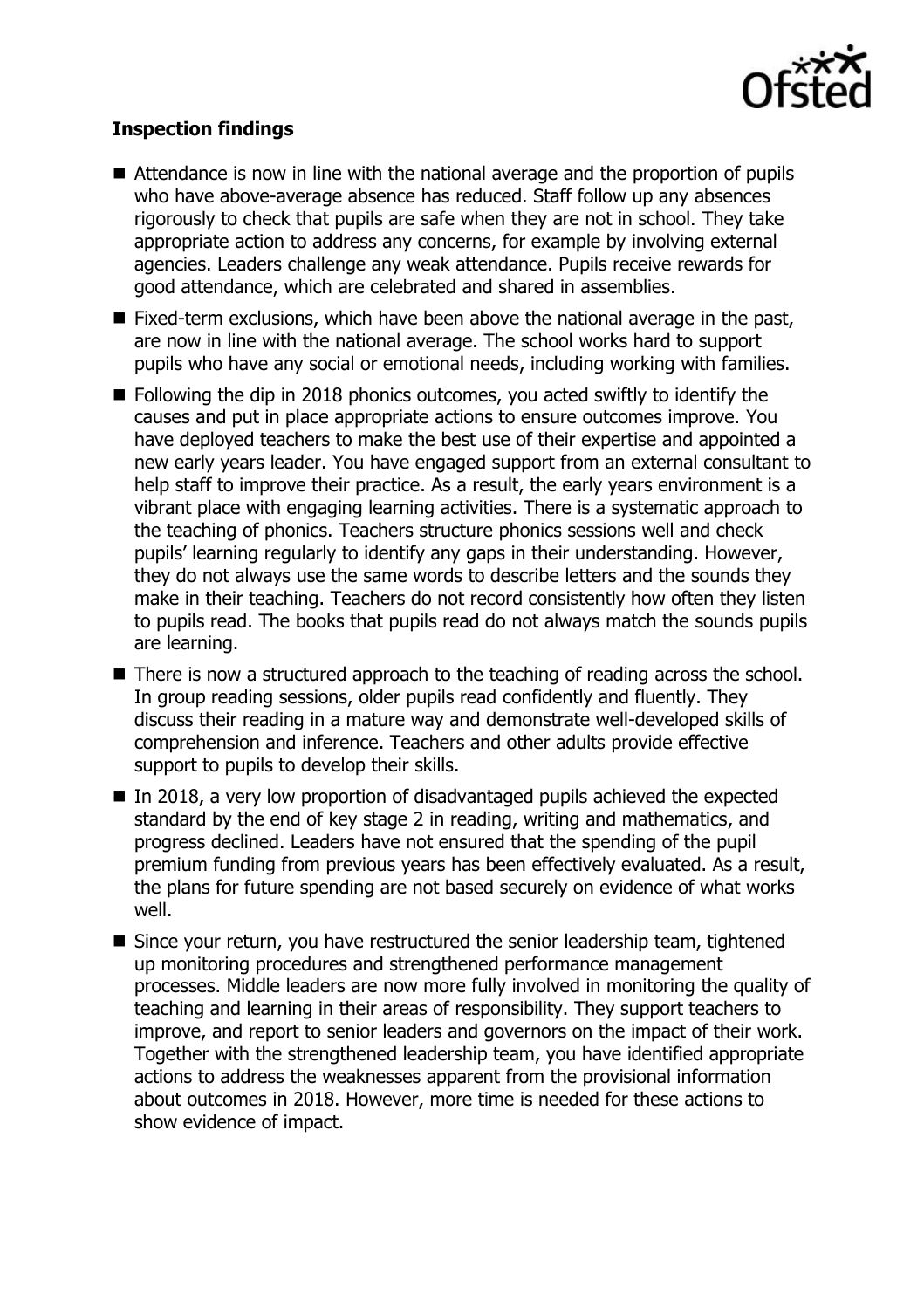

# **Next steps for the school**

Leaders and those responsible for governance should ensure that:

- $\blacksquare$  the changes made in response to weaknesses in the provision of phonics are monitored for impact and result in improved outcomes
- $\blacksquare$  teachers benefit from the planned opportunities to share expert practice in phonics teaching
- leaders monitor more closely how often staff listen to pupils read, and how well reading books are matched to the sounds pupils are learning
- $\blacksquare$  teachers use the systematic approaches to the teaching of writing and reading flexibly to suit the needs of all pupils
- $\blacksquare$  they evaluate the spending of pupil premium funding with greater rigour to ensure there is a clear rationale for future spending.

I am copying this letter to the chair of the governing body, the director of education for the Diocese of Worcester, the regional schools commissioner and the director of children's services for Dudley. This letter will be published on the Ofsted website.

Yours sincerely

Jane Spilsbury **Her Majesty's Inspector**

### **Information about the inspection**

During the inspection, I met with you and the deputy headteacher to discuss the school's self-evaluation and school development plan. Together we discussed progress since the last inspection, changes to the leadership structure and current assessment information.

Inspectors visited lessons together with leaders in early years, key stage 1 and key stage 2. We looked at pupils' books during our visits to lessons. An inspector listened to pupils read and reviewed their reading records.

Inspectors observed pupils in the breakfast and after-school clubs. We spoke to pupils about what they like about school and how to stay safe.

An inspector met with the designated leader about safeguarding. We also spoke to staff about their understanding of safeguarding. I checked the single central record of staff safeguarding checks.

I met with the chair and a member of the governing body and scrutinised a selection of governing body minutes. I met with a representative from Dudley local authority.